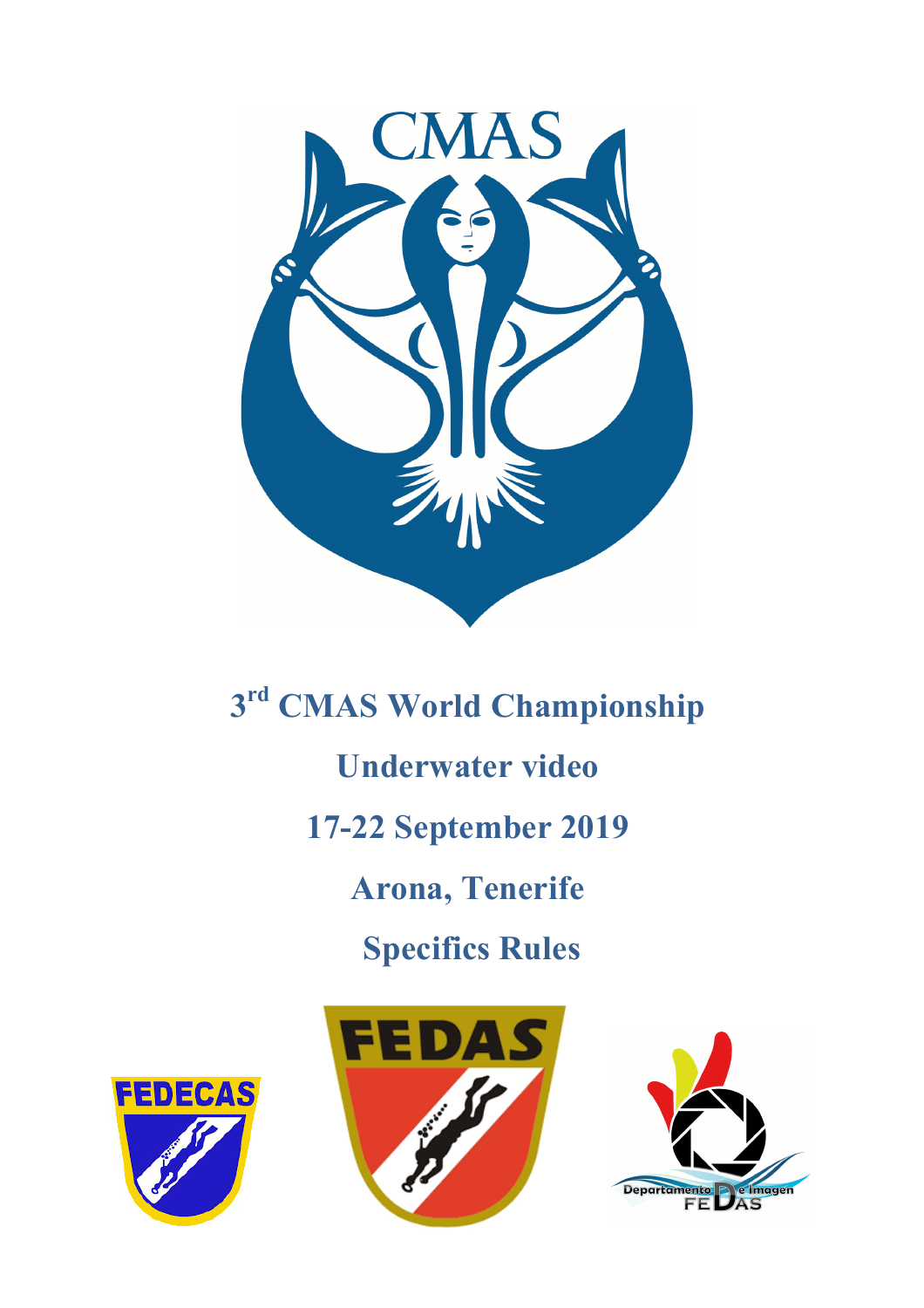

XVII CAMPEONATO DEL MUNDO DE **FOTOGRAFÍA SUBMARINA III CAMPEONATO DEL MUNDO DE VIDEO SUBMARINO** 

**UNDERWATER PHOTOGRAPHY** 

**UNDERWATER VIDEO** 

**SEPTEMB** 

**III CMAS WORLD CHAMPIONSHIP** 

 $\overline{z}$ 

Spain

Page 2 de 12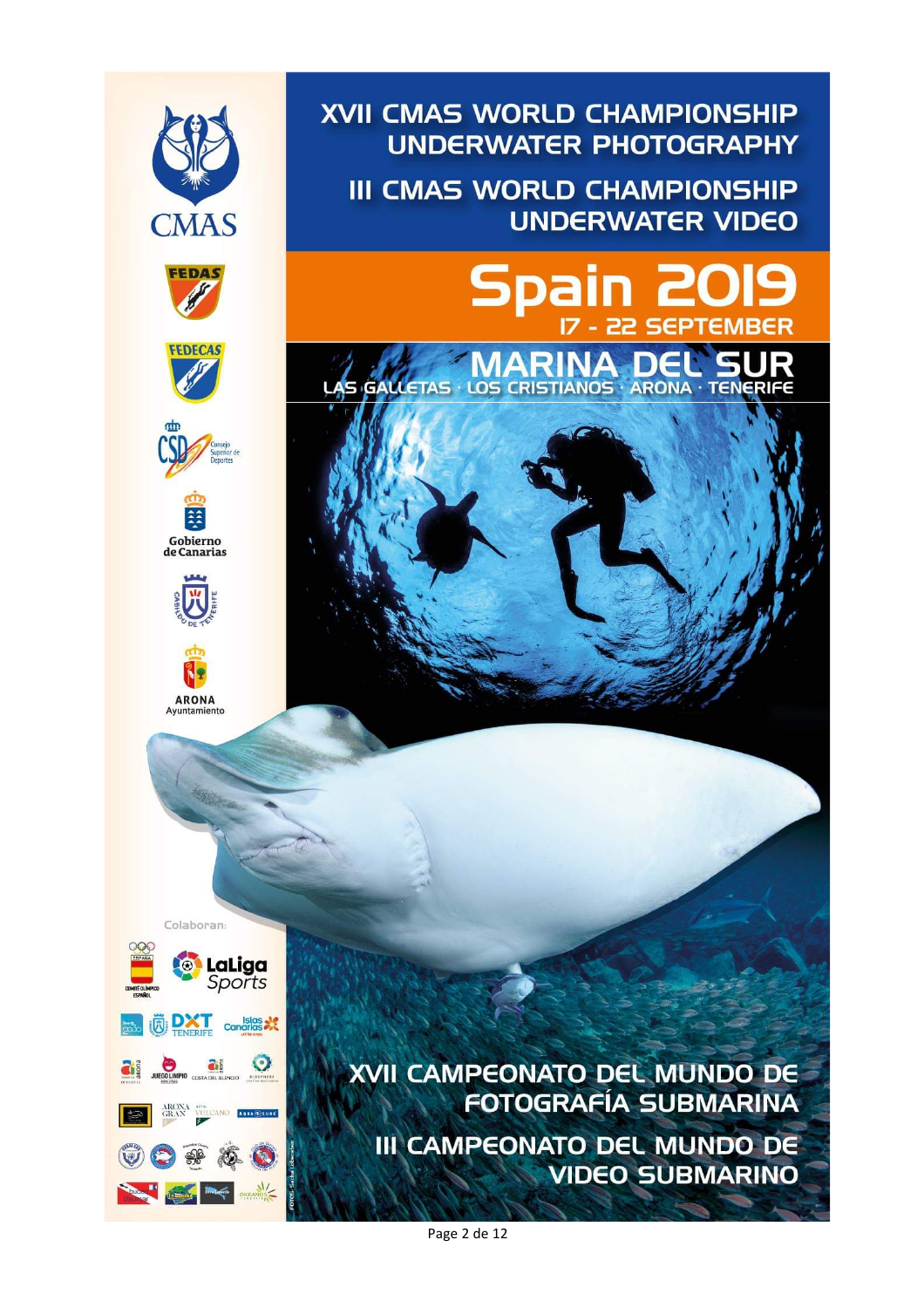# **Specifics Rules**

# **1. Introduction**

1.1. These Specific Rules apply to the 3<sup>rd</sup> CMAS Underwater Video World Championship to be held in the municipality of Arona in Tenerife, Canary Islands, from Tuesday 17 September to Sunday 22 September 2019.

1.2. The event is organized by the Spanish Underwater Federation (Federación de Actividades Subacuáticas **FEDAS**) under the supervision of the CMAS Sports Committee and the CMAS Visual Commission. 

1.3. During the championship, the CMAS General Underwater Video Rules (World Championship Version 2018), CMAS General Rules and Specific Rules apply.

1.4. In case of differences in interpretation of the Specific Rules, the CMAS General Rules apply.

# **2. Participation and entry**

2.1. All member federations affiliated to CMAS with or without a vote and from any committee affiliated can propose a team. They have to return no later than 22 March 2019 the entry form for the championship (Enclosure A) to CMAS spo@cmas.org with a copy sent to the organizing federation fedas@fedas.es and imagen@fedas.es

2.2. Each federation or association can propose maximum a total team of five persons including two videographers, two assistants, and one captain. The names of participants should be finalized at the latest on 22 July 2019 and enclosure A should be resent to CMAS spo@cmas.org with a copy sent to the organizing fedas@fedas.es and imagen@fedas.es, if some names were added or modified compare to the previous sending.

2.3. The registration fee for participating federations should be sent to CMAS by sending Appendix 6 of specific procedures and obligations applicable to all CMAS World and Continental championships. The registration fee is  $£106.-$  (Euro) and is payable to CMAS either by bank draft or bank transfer as detailed in the entry form (Enclosure A). Payment has to arrive to CMAS at the latest on **22 July 2019**.

2.4. Personal entry forms (Enclosure B), have to be received by CMAS spo@cmas.org at the latest on 22 July 2019 with a copy sent to the organizing federation fedas@fedas.es and imagen@fedas.es

#### **3. Competition procedures**

3.1. CMAS and the championship organizers will hold a detailed briefing about the competition during the Technical Meeting on Tuesday 17 September at 19:00 h. at the Hotel Gran Arona, Tenerife. 

3.2. The following people will take part in the Technical Meeting:

- The Organization Committee
- The head of the Organization Committee
- Individuals appointed by the organization
- CMAS Technical Delegate
- President of the Jury
- CMAS Delegate
- The President of the CMAS Visual Commission
- Team captains and competitors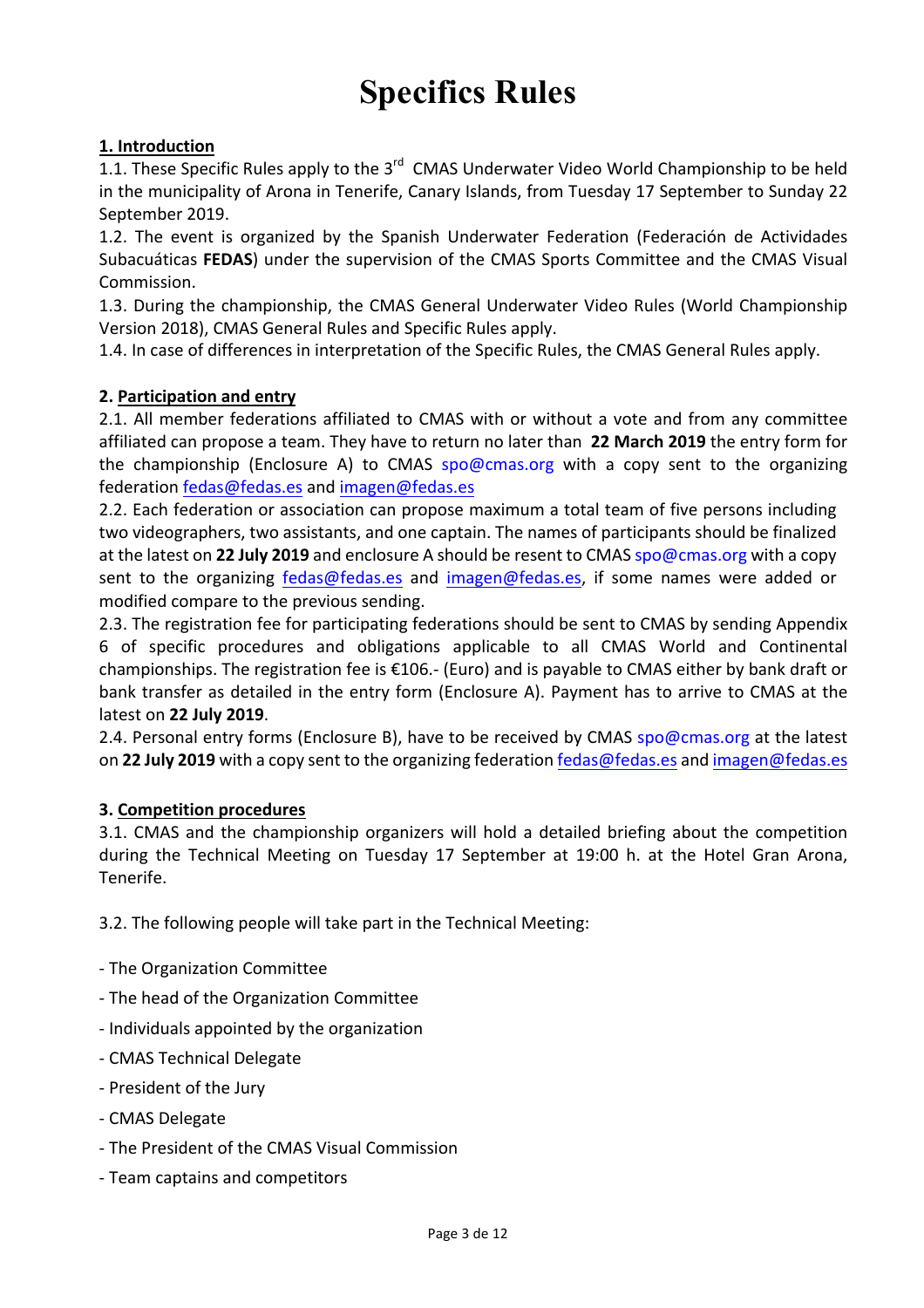3.3. The following subjects will be covered in the Technical Meeting:

- Boat distribution of the participants
- Making known if the competition will be held in the 4 main dive sites, or due to bad weather, on the 2 alternative ones.
- Dividing the teams among the competition zones
- Information about the timetable and transport
- Safety measures
- Organization of the dives
- Procedures regarding memory cards, the use of multiple cameras and changing of lenses
- The different video aspects to be judged
- The details of the process of preparing the films and the Jury System
- Briefing for the non-underwater takes
- Definition of the maximum size and file type of the movie.
- Definition of the video editing room and schedules.
- Procedures regarding the award ceremony

3.4. The championship will be held over 2 days, 19 and 20 September 2019, during which the competitors are in the water for three hours a day. The organization retains the right to change the competition order and the dive times according to the prevailing conditions.

3.5. There are six competition zones that are included in the championship. Four competition zones and two reserve zones. Detailed information about the four major zones will be given at the technical meeting. During the two competition days, every teem must dive once at each of the four zones.

3.6. The six competition zones will be known in the Facebook Championship link https://www.facebook.com/Cmas-World-Championship-Tenerife-2019- 2215070595377659/?modal=admin\_todo\_tour

# **COMPETITION ZONES:**

# *1- Main competition sites:*

# **Punta de la Luna (las rayas) – Las Galletas (15-25m)**

The Stingrays or snail, 400m away from the estuary in Cookies Port is where a little shipwreck. As soon the Anchor goes down the show begins: a turtle gets its head out in the surface. We go down 14m through the Anchor where several stingrays guard the descent. Moray eels in the holes, angel sharks next to the shipwreck, garden anguillas painting the sand, bothidae, little chickens, etc.

# Las Rosas (La Atlántida) Las Galletas (7-25m)

The Roses, descent on a rocky plateau 7m deep. This plateau is, in fact, a form of basaltic columns that look better at 20 m depth. Then you can explore the rocks and columns that form horseshoes on the sand. Anemones, moray eels, octopus, parrot fish, trumpet fish, barracudas, etc.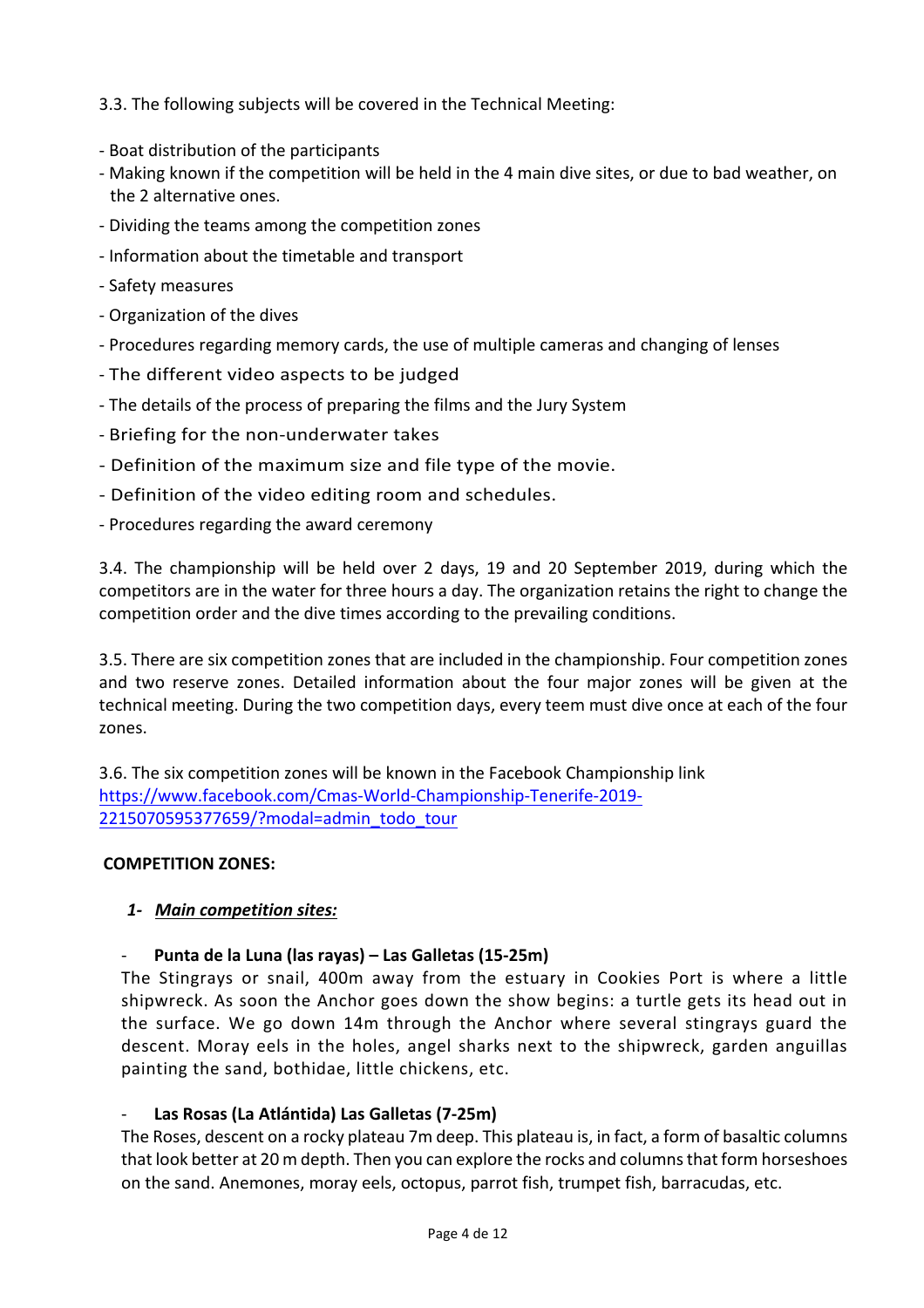# - **Montaña Amarilla – Las Galletas (15-25m)**

Yellow Mountain, Close anchoring of the coast at the foot of the famous yellow mountain where we can observe some spectacular fossilized formations, many "puzzles" of stones welded together by volcanic eruptions, we will visit the needle that is a stone that emerges at low tide since the 14 meters, in the route we will find nudibranchs, cuttlefish, lizards, spiders, rays, garden eels, moray eels, crabs, trumpet fish, old fishes, etc.

# Los Obispos (El bufadero) -Los Cristianos (8-25m)

Three levels for a controlled and calm descent. The first level, 8m platform. We find a big amount of parrot fish, flutes, John Dories, and same curious turtle. We go down to the second level, around 15m and millions of rocks that jumped into the void, from the cliff they serve as a shelter for tenths of bogue fishes, prawns, anemones, Canarian lobsters, fish towns and hedgehogs schools.

The great clarity allows us to see the last level... the sand place. A garden with anguillas sorts the prints of illustrious visitors: angel sharks, rays, spiny butterfly ray.

# 2- Alternative Site (this can only be changed due to bad conditions):

# Los Champiñones – Las Galletas (15-35m)

Mushrooms, large mushroom-shaped rocks that give the site its name, along with narrow canyons and small passages that entertain the diver in search of the typical fauna of the place. We can find a great variety of species, from small nudibranchs, rays, barracudas and 4 different species of Moray eels: fangtooth, black, mottle and brown moray.

## - **Los Callejones (10-25m)**

The alleys, anchorage located on 18 meters with a route between rocks and deep ravines. This immersion is highlighted by its great variety of macro and fauna such as trumpet fish, parrot fish, flutes, John Dories, Canarian lobster, moray eels and flower horns.

3.7. Team captains may dive with their team only on the day of practice.

# **4. Videos, filming and editing:**

- 4.1 For the presentation of the film see the general CMAS video rules.
- 4.2 The film edited can have a maximum length of 4 minutes and a minimum of 2 minutes.
- 4.3 The proportion of non-underwater images will be no more than 20%. In the combination of underwater and non-underwater images in the same shoot, the underwater image will prevail.
- 4.4 the control taking to start recordings of the non-underwater takes will be defined at the meeting of participants*.*
- 4.5 For the non-underwater takes (land takes), the participants can have unlimited time of filming of its shooting. It will be allowed during the training day and the days of competition only in the designated area of the championship. In this connection it is not allowed to film in pools or underwater of any kind. The memory card for the non-underwater takes will be different from the cards of the underwater takes.
- 4.6 The participant has to make sure that he/she cancels the copyright function of the camera so that when the images are sent to the jury they can not be recognized by the file names or metadata.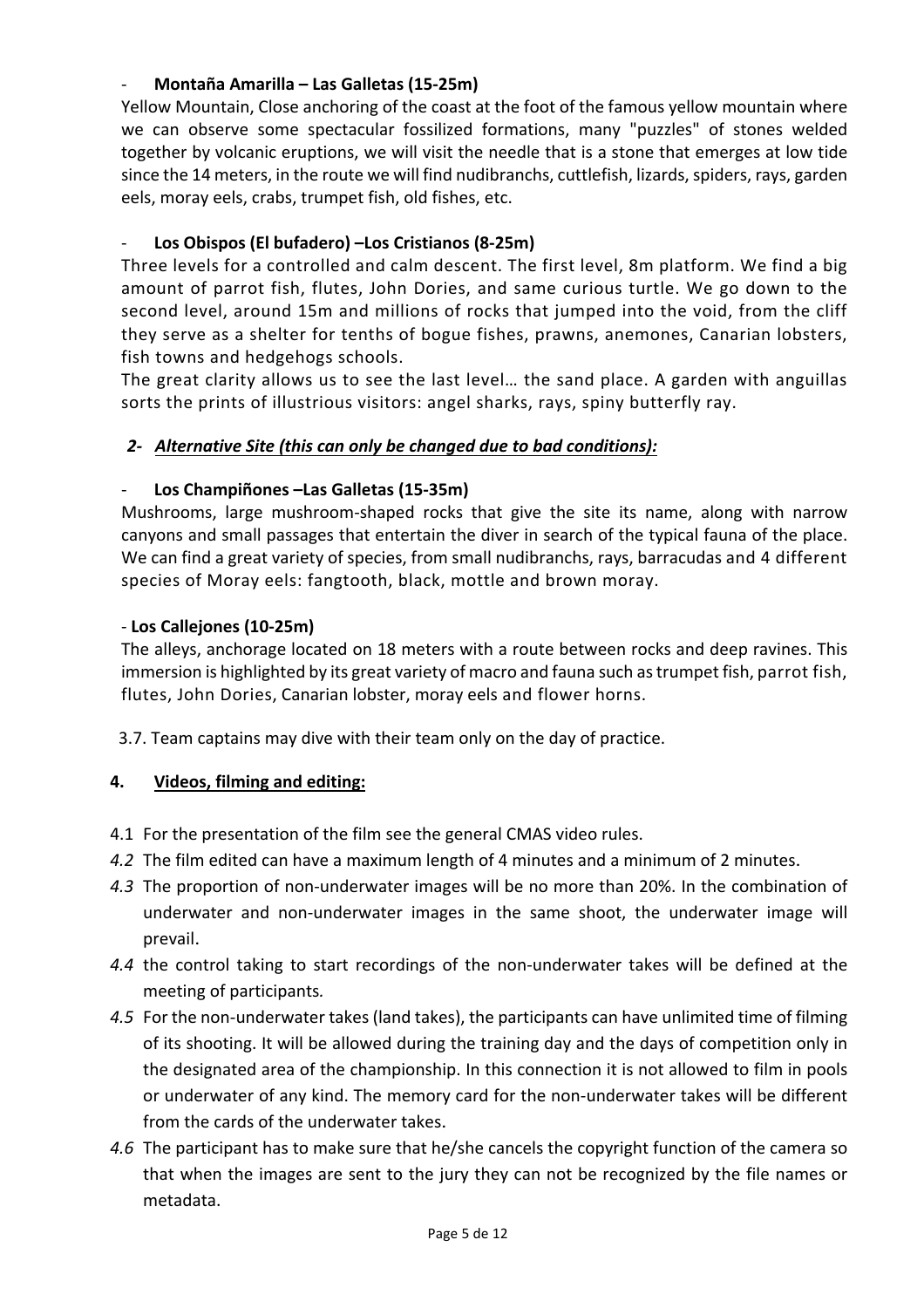# **5. Procedures regarding memory cards.**

- 5.1. The organization, President of the Jury and competitors are committed to ensure that the competition proceeds fairly.
- 5.2. The following procedures apply to the practice day and both competition days:
- The Videographers ride together with their cameras in the designated place in the hotel to go to MARINA DEL SUR-LAS GALLETAS port.
- In the area of designated cameras in the port, participants will put the time in the camera adjusted to the local time and change the date for the design of the organization.
- At the tables assigned to the cameras and videographic equipment, a controller, together with the videotographer, will check and verify that it carries a single card and the format of the memory card by the photographer under the direct supervision of a controller.
- The controller seals the camera housing. Thereafter, the camera housing may not be opened. It is not permitted to change the configuration, perform repairs or connect the camera to another device without the direct supervision of a controller. The settings may of course be changed during the competitive dives.
- Videographers take their cameras when they are instructed to board their boats assigned by the organization.
- You can not open the camera housing, change the configuration, perform repairs or connect the camera to another device on the bus or anywhere before submitting the cards. -- It is not allowed to use a laptop, a tablet, a mobile phone or any electronic device with transfer capabilities (Wi-Fi, Bluetooth, etc.) in the area of the cameras, on the boats or in any other place before the delivery of memory cards.
- Participants are required to take a control photo of the boat commissar before entering the water and immediately after leaving the water.
- Should a lens be changed between dives, this may only be done at a specially designated place, under the direct supervision of one of the controllers and without breaking the seal. If the camera needs to be opened to disassemble the lens, the seal can only be broken at this time. Should the seal need to be broken, this may only be done under the direct supervision of a controller. A controller **reseals** the camera housing with a new seal.
- Should a broken or empty battery need to be changed between dives, this may only be done at a specially designated place, under the direct supervision of one of the controllers and without breaking the seal. If the seal needs to be broken, this can only be done under the direct supervision of a controller. A controller **reseals** the camera housing with a new seal.
- After the completion of both dives on one day, the camera housing is opened in a specially designated place under the direct supervision of one of the controllers and the memory card is delivered to the controller.
- Once back at the hotel, the competition organizers copy the files on the memory cards to the server. The memory cards are returned to the competitors.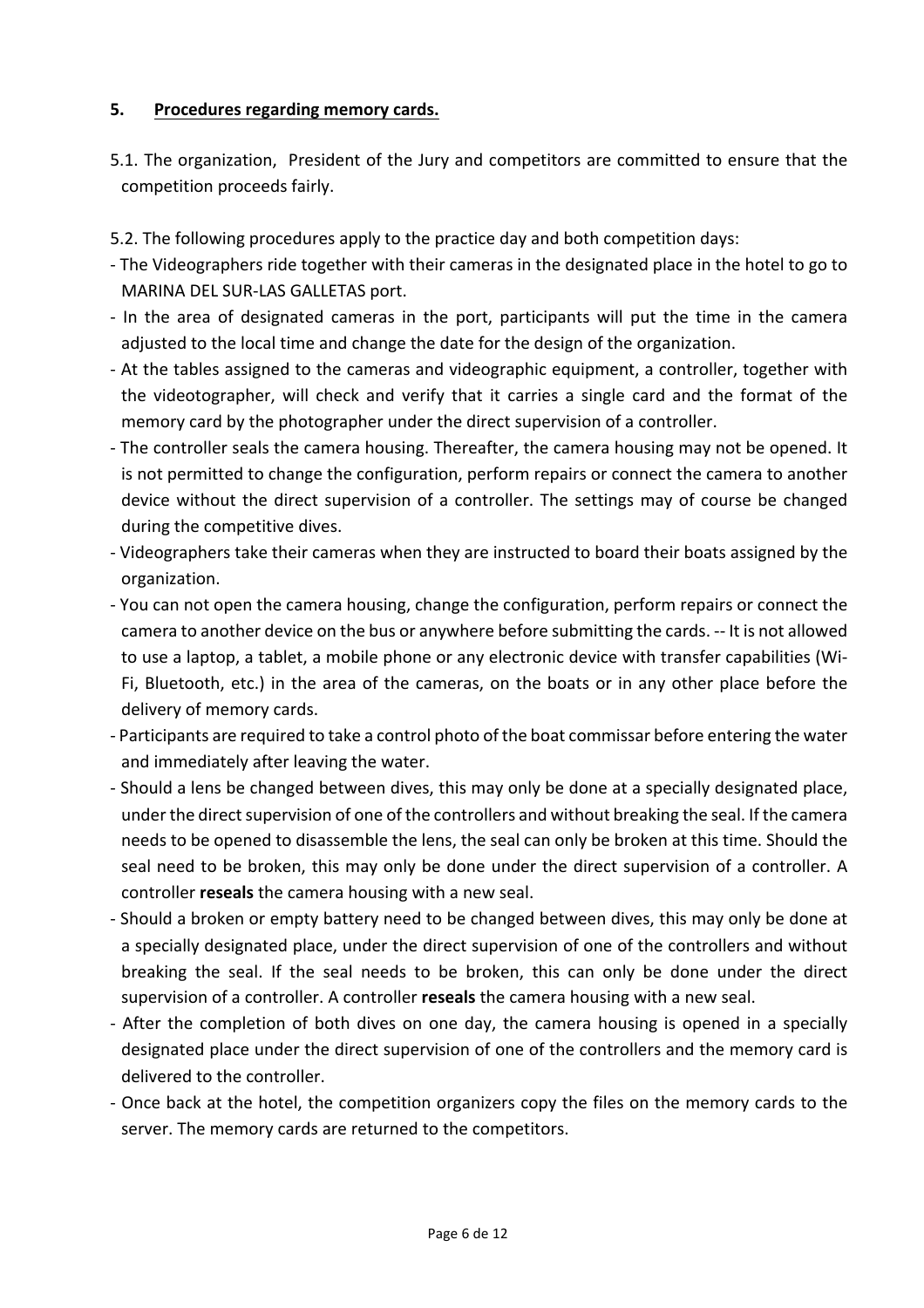# **6.** Use of two cameras during the Championship

- 6.1. It is permitted to use two cameras with one memory card each. The photographer may only take one camera at one time under water for use during the dive. Using more than one camera at one time during the dive is not permitted. If necessary, the competitors may exchange cameras during the competition time of ninety minutes.
- 6.2. Should participants wish to use two cameras during the competition, both cameras must be sealed as per the procedure described in article 5.
- 6.3. Should participants wish to use two cameras during the competition, they must take a clip video of the controllers before entering the water and immediately after leaving the water on both cameras.

# **7.** Additional disqualification rules and penalties.

7.1 As a complement to the underwater photography version 2018/1 CMAS General rules, a sanctions table is established below that will be applied to certain infractions, so that the participant can know. This table does not cover all infractions or all sanctions that may apply, but some of the most common ones are written here. These, like other punishable attitudes and behaviors, will be evaluated by **the organization or by the CMAS Representatives.** 

a- Not taking the control video capture before and after each dive. All captured recordings corresponding to that dive where the infraction occurred will be eliminated.

b- Not making the security stop to avoid incurring excess time: **disqualification of all recording of that day.** The contract of the contract of the contract of the contract of the contract of the contract of the contract of the contract of the contract of the contract of the contract of the contract of the contract of th

c- Breathing air of the partner or the safety bottle (it is not allowed to exchange or transfer bottles or stages between them). **The Immersion is disqualified**. This circumstance can be aggravated by the fact that videographer and co-videographer are still underwater without any intention of interrupting the dive. Disqualification of the championship.

d- Manipulate the medium fauna/flora: **Immersion is disqualified** or even the total **disqualification** of the championship if the handling is considered very serious. Additionally, before the dive, the participant's diving equipment can be inspected to check that no captured specimen is being carried previously. In case of detecting this circumstance, it will be a total **disqualification of the championship**. 

e- Manipulation of the diving computer or not present it at the exit (manipulation means the falsification of the data of the immersion carried out, having adjusted the computer with a mixture other than the one used, having it removed during the dive so as not to register the depth really reached, change the computer with his buddy. **Disqualification of the championship.** 

f- By Spanish Law a competitor can not lose his/her dive buddy more than 5 minutes. **Immersion is** disqualified.

g- Manipulating the camera out of the water without the supervision of a commissioner. The **Immersion is disqualified.** It is mandatory to notify the commissioner in order to manipulate the camera. Any manipulation of the captured video must be done during the dive and with your buddy, the videographer is not allowed to do so on the surface.

h- Bringing, carrying or using food, scents and/or artificial material to attract the animals will be considered as manipulation and will result with **disqualification from the Championship**.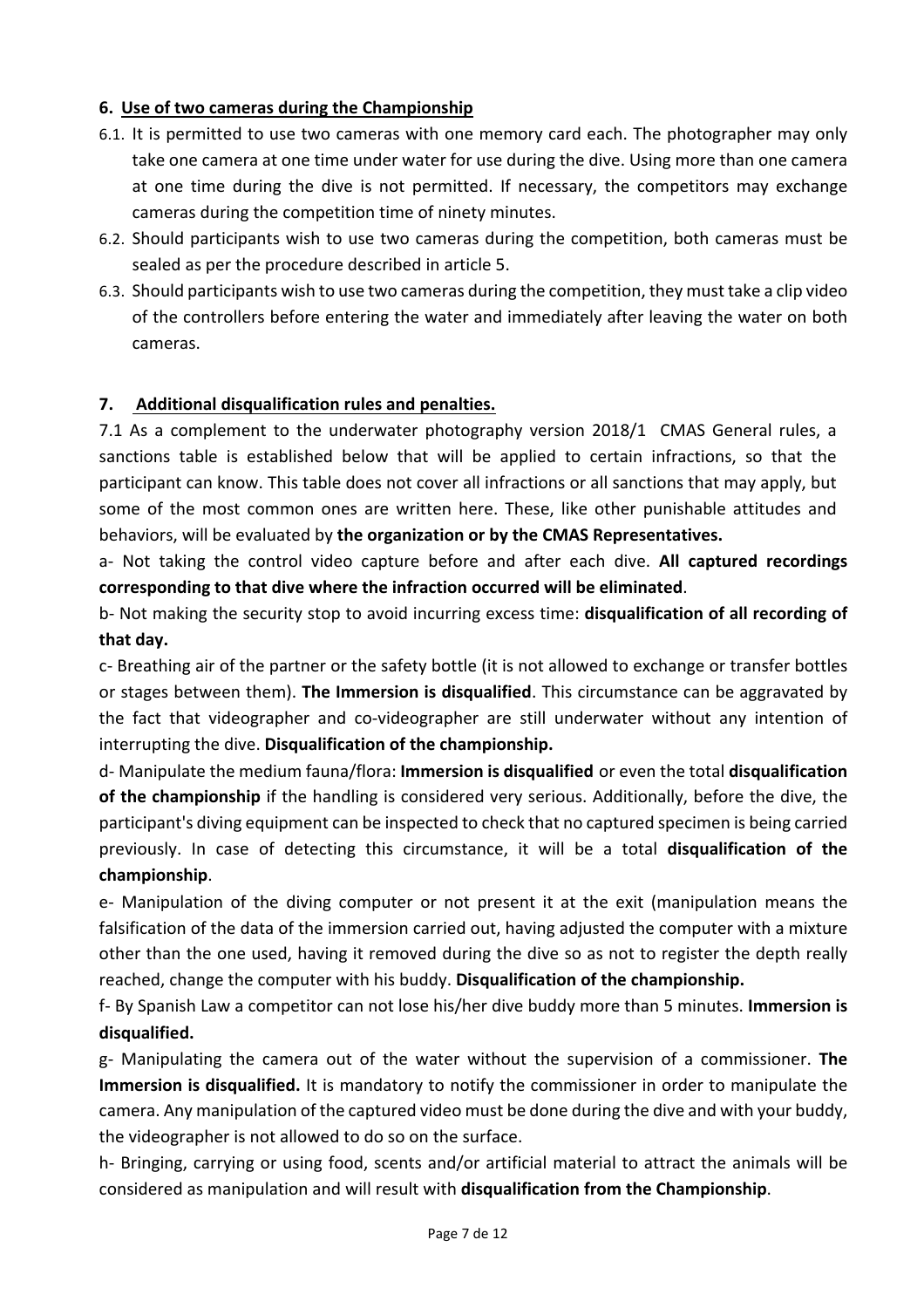# **8. Program**

8.1. Schedule and activities

| <b>Date</b>                      | <b>Activities</b>                                                           |
|----------------------------------|-----------------------------------------------------------------------------|
|                                  | 09.00 Transfer of participants from International airport Tenerife to Hotel |
|                                  | Gran Arona.                                                                 |
|                                  | 11.30 Arrival and check in hotel                                            |
|                                  | 12.00 Accreditation                                                         |
| Tuesday<br>September 17,<br>2019 | 13.30 Lunch                                                                 |
|                                  | 16.30 Parade national teams                                                 |
|                                  | 18.00 Opening ceremony (Gran Arona Hotel)                                   |
|                                  | 19.00 Technical Meeting                                                     |
|                                  | 20.00 Back to Hotel                                                         |
|                                  | 21.00 Dinner                                                                |
|                                  | 06.30 Breakfast                                                             |
|                                  | 08.00 Departures to Marina Sur-Las Galletas port                            |
| Wednesday,                       | 09.00 Departure of boats to the competition zones                           |
| September 18,                    | 15.00 Lunch at the Marina del Sur                                           |
| 2019                             | 17.00 Departure to the Hotel                                                |
|                                  | 21.00 Dinner                                                                |
|                                  | 06.30 Breakfast                                                             |
|                                  | 08.00 Departures to Marina Sur-Las Galletas port                            |
|                                  | 09.00 Departure of boats to the competition zones                           |
| Thursday 19,                     | 15.00 Lunch at the Marina del Sur                                           |
| September 2019                   | 17.00 Departure to the Hotel                                                |
|                                  | 17.30 Return of memory cards to participants                                |
|                                  | 17.30-20.30 Editing time (Postproduction room)                              |
|                                  | 21.00 Diner                                                                 |
|                                  | 06.30 Breakfast                                                             |
|                                  | 08.00 Departures to Marina Sur-Las Galletas port                            |
| Friday 20,<br>September 2019     | 09.00 Departure of boats to the competition zones                           |
|                                  | 15.00 Lunch at the Marina del Sur                                           |
|                                  | 16.30 Departure to the Hotel                                                |
|                                  | 17.00 Return of memory cards to participants                                |
|                                  | 17.00-21.00 Editing time                                                    |
|                                  | 21.00 Submission of the film by the competitors                             |
|                                  | 21.30 Diner                                                                 |
|                                  | 06.30 Breakfast                                                             |
|                                  | 09.00 Departures to excursions (Cetaceans or Teide National Park)           |
| Saturday 21,<br>September 2019   | 10.00 Jury deliberation                                                     |
|                                  | 14:00 Lunch                                                                 |
|                                  | 19.00 Official Award Ceremony (Audience Infanta Leonor- Los Cristianos)     |
|                                  | 22:00 Gala dinner and closing                                               |
|                                  | 00.30 Departure to the hotel                                                |
| Sunday 22,                       | 06.30 Breakfast                                                             |
| Septembers 2019                  | 10.00 Transfer to Tenerife International Airport                            |

The schedules are provisional. They may vary according to the number of participants and the weather conditions.

# **9. Accommodation**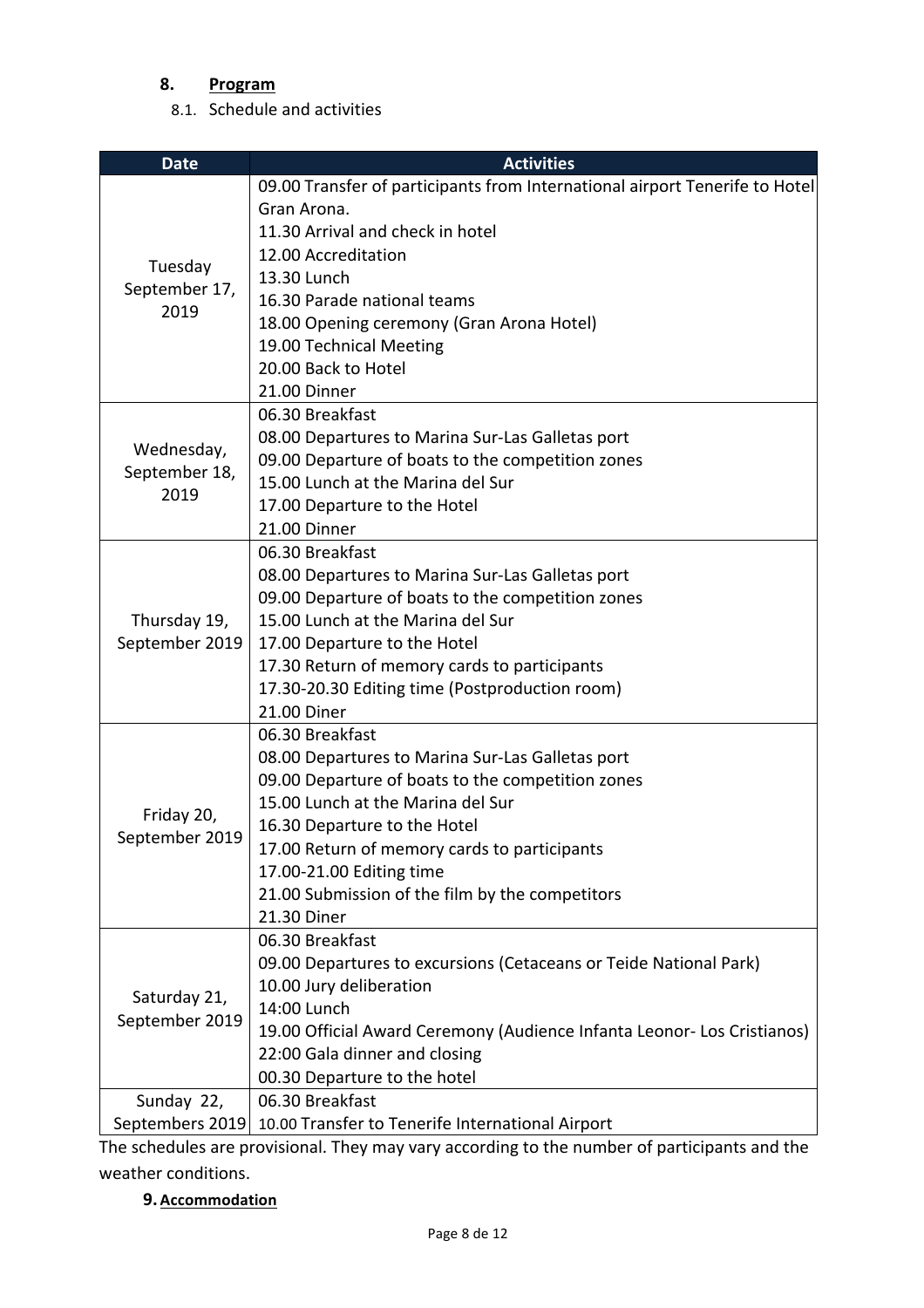9.1. Championship Packages

Event prices per person include:

- 5 nights accommodation at the Hotel Gran Arona Tenerife in a double room.
- Welcome Cocktail
- Buffet Breakfasts (September 18 to 22, 2019) on Wednesday, Thursday, Friday, Saturday, Sunday.
- Lunch (September 17 to 21, 2019) on Tuesday, Wednesday, Thursday, Friday, Saturday.
- Dinner (September 17 to 21, 2019) on Tuesday, Wednesday, Thursday, Friday, Saturday.
- Transfer of participants from Tenerife International Airport to Hotel Hotel Gran Arona Tenerife.
- Transfers on Wednesday, Thursday, Friday, Saturday and Sunday between hotel, competition zones, ports, and ceremonies.
- Two dives per day for Wednesday, Thursday and Friday from a boat with an experienced crew, drivers, lunch and drinks for competitors, their assistants.
- Two dives on Wednesday from a boat with an experienced crew, drivers, lunch and drinks for team captains
- Transfer of participants from the Hotel Gran Arona Tenerife to the Tenerife International Airport on Sunday, September 22, 2019
- Use of tanks and weights

| <b>Participants</b>                     | Prices Per person in double room | <b>Prices Per person single room</b> |
|-----------------------------------------|----------------------------------|--------------------------------------|
| Voideographer/<br>co-videographer       | 850 Euros                        | 1025 Euros                           |
| <b>Captain</b>                          | 750 Euros                        | 925 Euros                            |
| No competitor/Diver*                    | 675 Euros                        | 850 Euros                            |
| <b>Extra Night ** (Half</b><br>pension) | 70 Euros                         | 100 Euros                            |
|                                         |                                  |                                      |

\* Prices for non-competitors and non-divers only includes five nights, breakfast, lunch, dinner, transfer \*\* Prices for additional nights include half board.

| <b>Price extra dives</b> | 25 euros |
|--------------------------|----------|
| trainings                |          |

9.2. The reservation is confirmed once the payment has been received by FEDAS. All payment must be received by FEDAS no later than May 20, 2019.

9.3. The bank account details are:

| <b>FOR BANK TRANSFERS</b>  |                                                 |  |  |
|----------------------------|-------------------------------------------------|--|--|
| <b>Beneficiary</b>         | Federación Española de Actividades Subacuáticas |  |  |
| <b>Beneficiary account</b> | ES0521000805840200771826                        |  |  |
| <b>Beneficiary bank</b>    | <b>CAIXABANK</b>                                |  |  |
| <b>Codigo Swift</b>        | <b>CAIXESBBXXX</b>                              |  |  |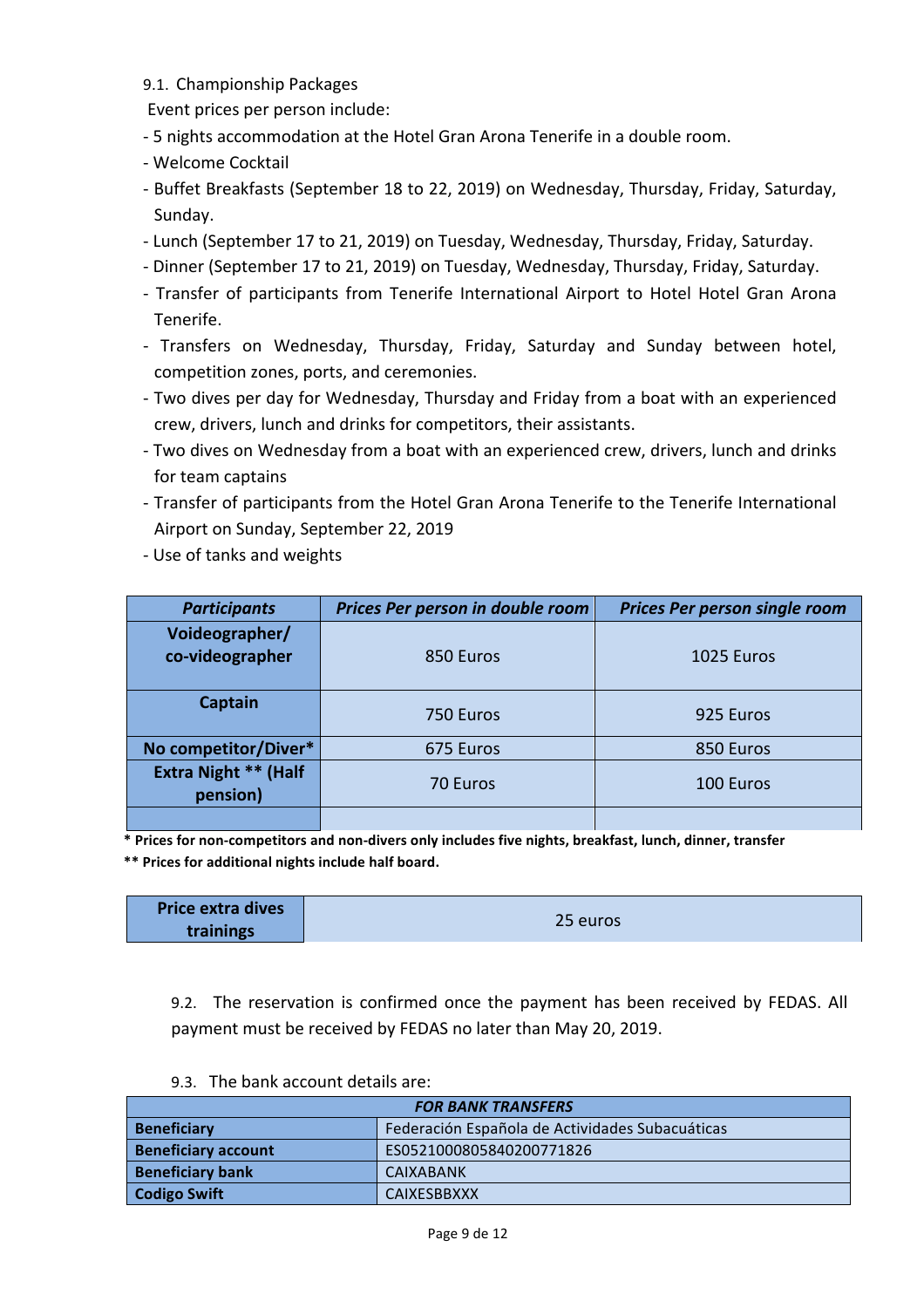# 10. Notes of interest and climatology

- Reina Sofia Tenerife South International Airport 10 km from the Championship venue, with daily international flights practically from all over the world.
- Tenerife North Airport La Laguna 60 km from the Championship Venue, with international and national flights every day.
- Auditorium Theatre Infanta Leonor, where the awards ceremony is held with a capacity for 700 people.
- The Municipality of Arona is the most important at the tourist level of the Canary Islands, there is an extraordinary offer, hotel and gastronomic (All necessary information will be sent through the Tourist Board).
- It is planned to hire diving centers in the area for the previous days of training and competition, having boats with a length exceeding 7mts, in the diving areas of this municipality there are more than thirty dives of the best that exist in the island, the ones closest to the Port of Las Galletas and the most emblematic of the area have been selected, with a visibility of 20 to 30 meters and with a summer water temperature of 22<sup>o</sup> to 26<sup>o</sup> and in winter from 18<sup>o</sup> to 22<sup>o</sup>, this being the temperature expected for the month of September.
- In Tenerife you dive the 365 days of the year and it is enough to dive with a suit of maximum 5 mm.
- All the participants, organization, captains and companions will receive the gifts (souvenir) that the organization will offer them

# **11. Additional safety measures**

- 11.1. Every competitor is familiar with the standard compressed air diving safety procedures such ad buddy checks, ascent speed, bottom times and air management.
- 11.2. Every competitor uses a stab jacket, pressure and depth gauge, regulator with alternative air source.
- 11.3. By Spanish law, all diver (videographer and buddy) must carry a Deco Buoyancy.
- 11.4. During the Championship, dives will not exceed 30 m, last no longer than ninety minutes (including the safety stop) and will not be decompression dives.
- 11.5. Should divers lose each other underwater, they are to ascend to the surface. Only when they find each on the surface can they descend again. If they do not find each other, they must report this immediately to the controller on the boat or the organization.

# **12. Recommendations**

- 12.1. The conditions in the waters in Tenerife are good during this time of the year. Visibility is good.
- 12.2. A 5mm wetsuit will provide sufficient protection during this time of year.

# 13. Organization and Jury members

- 13.1. The organizing committee during the championship consists of:
	- CMAS Technical Delegate
	- President CMAS Visual Commission
	- President of the Jury
	- FEDAS championship directors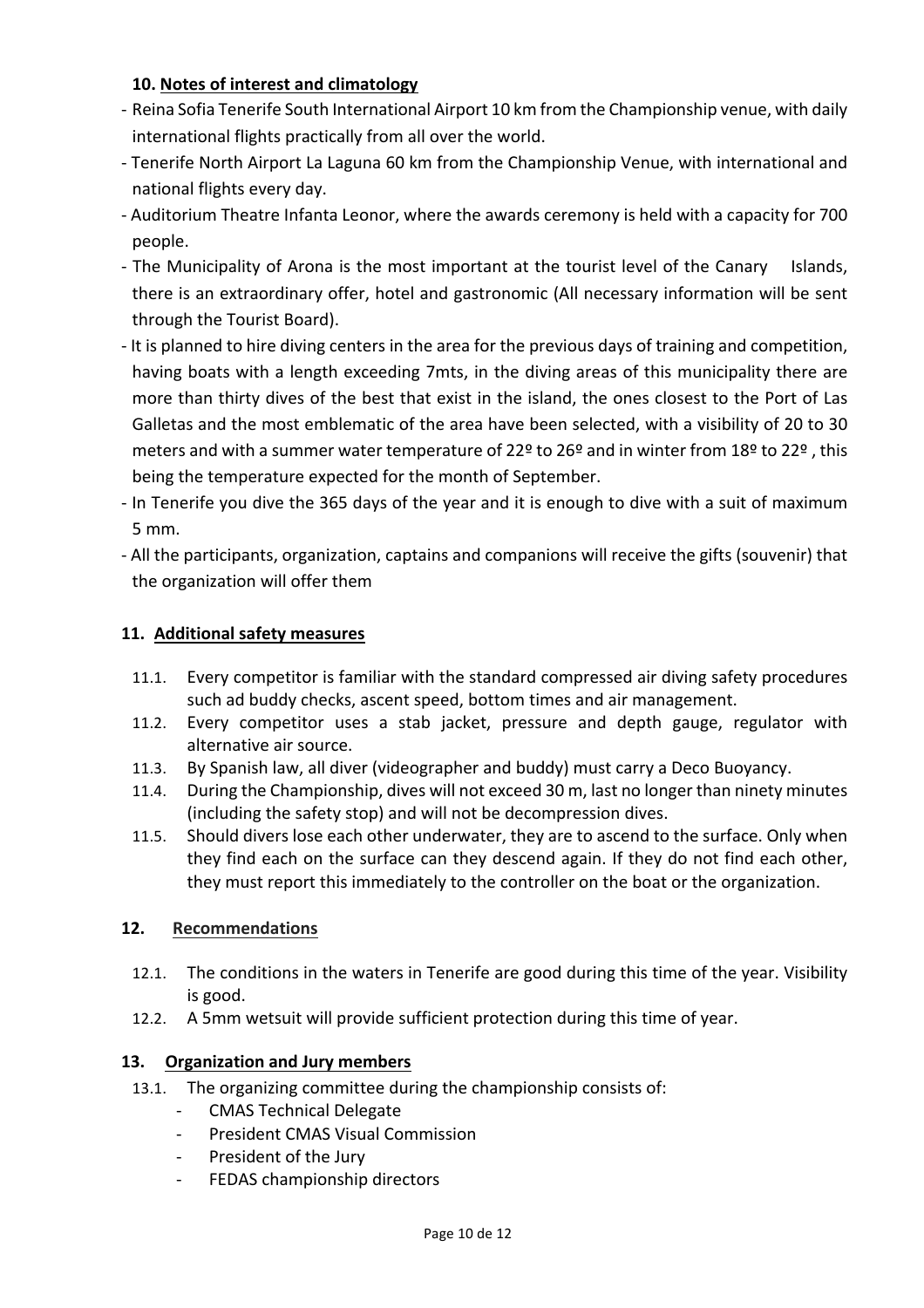# **14.** Protecting the environment

- 14.1 The protection of the environment is regulated by governmental law
- 14.2 Through diving, snorkeling or otherwise it is prohibited to remove, cut or transport, collect, kill animals, plants and algae and cause damage to the environment in general.

## **15. Safety and Emergency information**

#### 15.1 *Safety on land*

- Ambulance medicalized and prepared for evacuation
- A Doctor specialized in hyperbaric medicine will be present
- General medicine doctor
- Health personnel and auxiliary nursing
- Communication: Mobile telephony, Channel frequency 9 and 77 VHF and Distress Channel frequency 16 VHF

## 15.2 Safety in the sea

- -Boat with 2 aquatic lifeguards
- -Medical Safety boat
- Communication Distress Channel frequency 16 (VHF) for all the boats
- -Oxygen equipment in all the boats of the competition
- -Safety and rescue boat of the GEAS unit (*Underwater search and recovery Unit*)

#### 15.3 *Evacuation to hospital or health center:*

- Medical assistance (Hospital health center Sur C/. Siete Islas, 8 Arona Phone. 922750022)
- -Hyperbaric assistance (Hospital Universitario de Canarias HUC): Approximately 40 minutes by ambulance and 15 minutes from a Maritime rescue helicopter in Reina Sofia Airport.

#### 15.4 Telephones of interest:

- Rescue Coordination Center, Phones. 922597551 and 900202202 (emergencies).
- Cruz Roja Los Cristianos (healthcare) Arona, Phone. 902222292
- Police and Civil Guard, Phone. 922788022 and 091 (emergencies).
- Emergency call **(112)**
- General medicine doctor. D<sup>a</sup>. M<sup>a</sup> Jesus del Barrio, Phone. 606330026
- Doctor specialized in hyperbaric medicine. Dº. Pablo Puerto, Phone. 669702533

#### **16. Contact details**

For general questions and comments:  $fedas@fedas.es + imagen@fedas.es$ For more information about the championship, please contact the Organizing Committee:

#### **Cristina Lara,** fedas@fedas.es + crislara@fedas.es

- Finance
- Registration
- Training dives
- Logistics